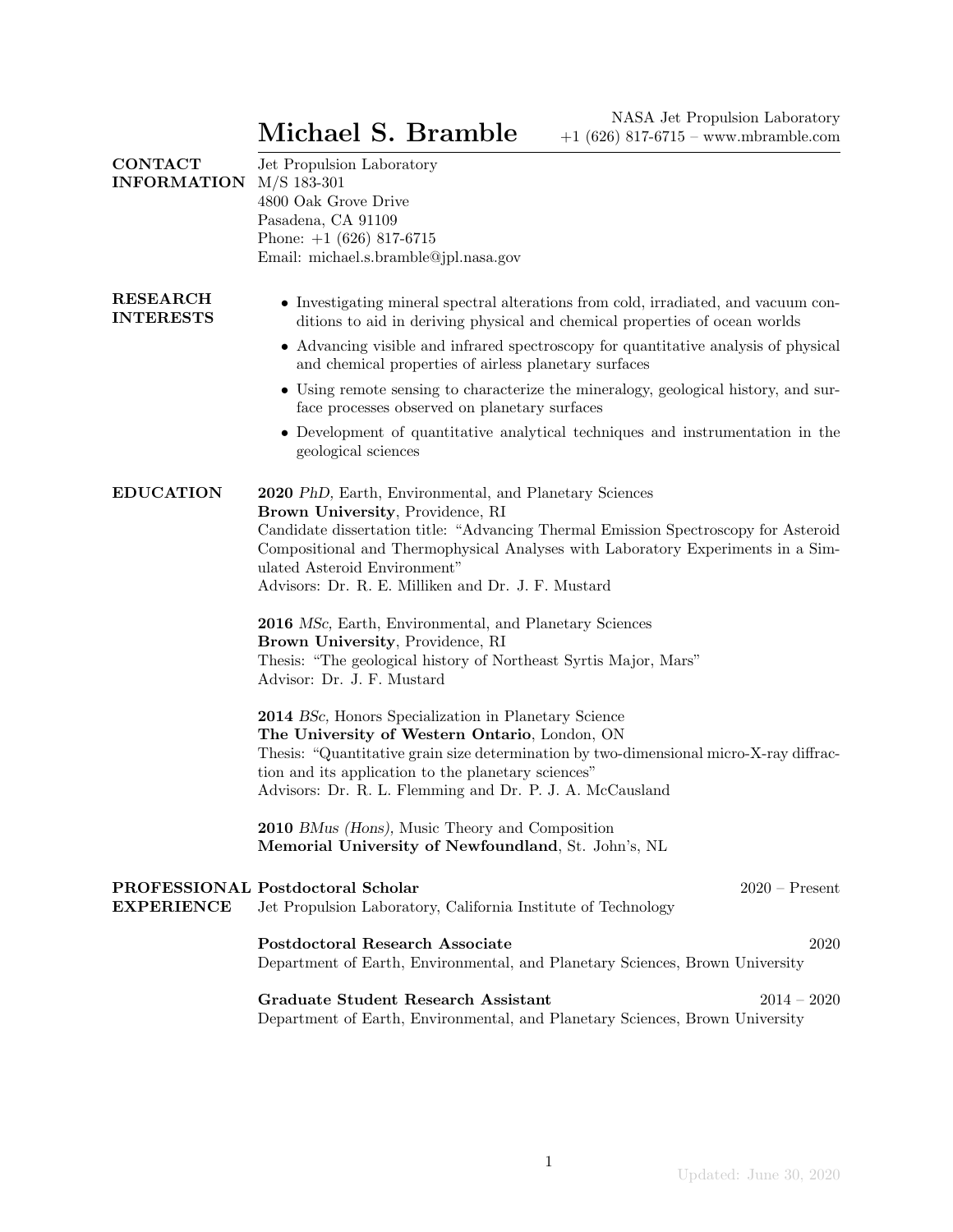# Michael S. Bramble<br>1626) 817.6715 www.mbramble.com

|                                                 | Michael S. Bramble<br>$+1$ (626) 817-6715 - www.mbramble.com                                                                                                                                                                                                                                                                                                                                                                                                          |
|-------------------------------------------------|-----------------------------------------------------------------------------------------------------------------------------------------------------------------------------------------------------------------------------------------------------------------------------------------------------------------------------------------------------------------------------------------------------------------------------------------------------------------------|
| <b>TEACHING</b><br><b>EXPERIENCE</b>            | Graduate Teaching Assistant, Laboratory instructor<br>Remote Sensing of Earth and Planetary Surfaces (GEOL 1710)<br>Fall 2019, 10 students<br>Department of Earth, Environmental, and Planetary Sciences, Brown University<br>• Taught weekly lab sections; graded all assignments and held office hours                                                                                                                                                              |
|                                                 | Graduate Teaching Assistant, Laboratory instructor<br>Global Environmental Remote Sensing (GEOL 1330)<br>Spring 2016, 24 students, and Spring 2017, 23 students<br>Department of Earth, Environmental, and Planetary Sciences, Brown University<br>• Taught weekly lab sections, updated laboratory assignments<br>• Aided students in developing and executing semester research projects<br>• Graded all assignments and held office hours                          |
| PEER-<br><b>REVIEWED</b><br><b>PUBLICATIONS</b> | 13. J. D. Tarnas, J. F. Mustard, H. Lin, T. A. Goudge. E. S. Amador-French, M.<br>S. Bramble, C. H. Kremer, X. Zhang, Y. Itoh, M. Parente. 2019. Constraining<br>the origin of hydrated silica in Jezero crater, Mars. Geophysical Research Letters<br>46, 12771-12782.                                                                                                                                                                                               |
|                                                 | 12. M. S. Bramble, Y. Yang, W. R. Patterson III, R. E. Milliken, J. F. Mustard,<br>and K. L. Donaldson Hanna. 2019. Radiometric Calibration of Thermal Infrared<br>Data from the Asteroid and Lunar Environment Chamber (ALEC). Review of<br><i>Scientific Instruments</i> 90, 093101.                                                                                                                                                                                |
|                                                 | 11. A. M. Palumbo, A. N. Deutsch, M. S. Bramble, J. D. Tarnas, B. D. Boatwright,<br>L. H. Lark, E. M. Nathan, J. A. Wilner, Y. Chen, B. A. Anzures, C. A. Den-<br>ton, L. Tokle, G. Casey, A. G. Pimentel, J. W. Head, K. R. Ramsley, U. Shah,<br>A. Kothandhapani, H. P. Gokul, J. Mehta, and V. Vatsal. 2019. Scientific ex-<br>ploration of Mare Imbrium with OrbitBeyond Inc.: Characterizing the regional<br>volcanic history of the Moon. New Space 7, 137-150. |
|                                                 | 10. C. H. Kremer, J. F. Mustard, and M. S. Bramble. 2019. A widespread ultra-<br>mafic ash on Mars. Geology 47, 677-681.                                                                                                                                                                                                                                                                                                                                              |

- 9. M. S. Bramble, T. A. Goudge, R. E. Milliken, and J. F. Mustard. 2019. Testing the Deltaic. Origin of Fan Deposits at Bradbury Crater, Mars. Icarus 319, 363– 366.
- 8. J. D. Tarnas, J. F. Mustard, B. Sherwood Lollar, M. S. Bramble, K. M. Cannon, A. M. Palumbo, and A.–C. Plesa. 2018. Radiolytic  $H_2$  Production on Noachian Mars: Implications for Habitability. Earth and Planetary Science Letters 502, 133–145.
- 7. A. N. Deutsch, J. W. Head, K. R. Ramsley, C. M. Pieters, R. W. K. Potter, A. M. Palumbo, M. S. Bramble, J. P. Cassanelli, E. R. Jawin, L. M. Jozwiak, H. H. Kaplan, C. F. Lynch, A. C. Pascuzzo, L. Qiao, D. K. Weiss. 2018. Science exploration architecture for Phobos and Deimos: The role of Phobos and Deimos in the future exploration of Mars. Advances in Space Research 62, 2174–2186.
- 6. M. R. Salvatore, T. A. Goudge, M. S. Bramble, C. S. Edwards, J. L. Bandfield, E. S. Amador, J. F. Mustard, and P. R. Christensen. 2018. Bulk mineralogy of the NE Syrtis and Jezero crater regions of Mars derived through thermal infrared spectral analyses. *Icarus* 301, 76–96.
- 5. M. S. Bramble, J. F. Mustard, and M. R. Salvatore. 2017. The Geological History of Northeast Syrtis Major, Mars. Icarus 293, 66–93.
- 4. M. A. McCraig, G. R. Osinski, E. A. Cloutis, R. L. Flemming, M. R. M. Izawa, V. Reddy, S. K. Fieber-Beyer, L. Pompilio, F. van der Meer, J. A. Berger, M.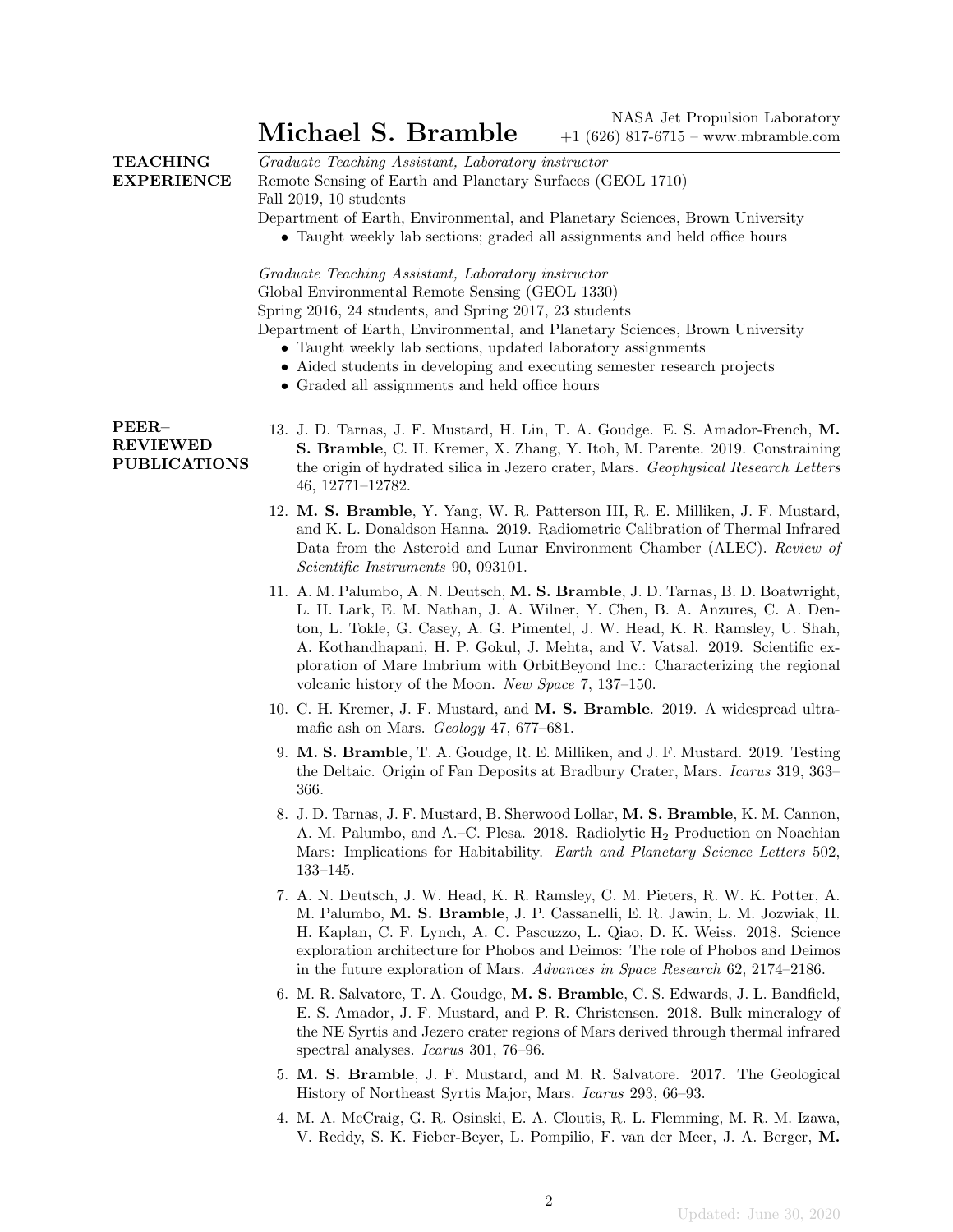- S. Bramble, and D. M. Applin. 2017. Fitting the curve in Excel: Systematic curve fitting of laboratory and remotely sensed planetary spectra. Computers  $\mathcal{C}$ Geosciences 100, 103–114.
- 3. M. S. Bramble, R. L. Flemming, and P. J. A. McCausland. 2015. Grain size measurement from two-dimensional micro-X-ray diffraction: Laboratory application of a radial integration technique. American Mineralogist 100, 1899–1911.
- 2. M. S. Bramble, R. L. Flemming, J. L. Hutter, M. M. Battler, G. R. Osinski, and N. R. Banerjee. 2014. A temperature-controlled sample stage for in situ micro-X-ray diffraction: Application to Mars analog mirabilite-bearing perennial cold spring precipitate mineralogy. American Mineralogist 99, 943–947.
- 1. J. R. de Bruyn, M. Goiko, M. Mozaffari, D. Bator, R. L. Dauphinee, Y. Liao, R. L. Flemming, M. S. Bramble, G. K. Hunter, and H. A. Goldberg. 2013. Dynamic Light Scattering Study of Inhibition of Nucleation and Growth of Hydroxyapatite Crystals by Osteopontin. PLoS ONE 8(2): e56764.

### MANUSCRIPTS IN REVIEW OR IN PREP

- 3. M. S. Bramble, R. E. Milliken, and W. R. Patterson III. 2020. Thermal emission characteristics of ordinary chondrites in a simulated asteroid environment. In prep.
- 2. M. S. Bramble, R. E. Milliken, and W. R. Patterson III. 2020. Thermal emission measurements of ordinary chondrite mineral analogs in a simulated asteroid environment: 1. Constituent mineral phases. In prep.
- 1. M. S. Bramble, R. E. Milliken, and W. R. Patterson III. 2020. Thermal emission measurements of ordinary chondrite mineral analogs in a simulated asteroid environment: 2. Representative mineral mixtures. In prep.

### FIRST–AUTHOR **CONFERENCE** PROCEEDINGS

- 19. M. S. Bramble and R. E. Milliken. 2020. The Thermal Emission of Ordinary Chondrites and Analog Mixtures at Simulated Asteroid Conditions. Lunar and Planetary Science Conference LI, abstract No. 2498 (poster)
- 18. M. S. Bramble and R. E. Milliken. 2019. Thermal Emission Spectroscopy of Ordinary Chondrites at Simulated Asteroid Conditions with Implications for Asteroid Thermophysical and Compositional Interpretations. Asteroid Science in the Age of Hayabusa2 and OSIRIS-REx, abstract No. 2139
- 17. M. S. Bramble, R. E. Milliken, W. R. Patterson III, and J. F. Mustard. 2019. Thermal Infrared Characterization of Ordinary Chondrite Analogs in a Simulated Asteroid Environment with Implications for the Remote Analysis of Asteroid Mineralogy. Lunar and Planetary Science Conference L, abstract No. 2101 (talk)
- 16. M. S. Bramble, R. E. Milliken, W. R Patterson III, and J. F Mustard. 2018. Thermal infrared characterization of ordinary chondrite analogs in a simulated asteroid environment with implications for the interpretation of asteroid physical and chemical properties. AGU Fall Meeting, paper P53D–2997, abstract No. 458541 (poster)
- 15. M. S. Bramble, J. F. Mustard, and C. H. Kremer. 2018. Geological Continuity Between the Midway and NE Syrtis Candidate Landing Sites for the Mars 2020 Rover Mission. 4th Landing Site Workshop for the 2020 Mars Rover Mission (talk)
- 14. M. S. Bramble, W. R. Patterson III, R. E. Milliken, Y. Yang, K. L. Donaldson Hanna, and J. F. Mustard. 2018. Radiometric Calibration of Thermal Emission Data from the Asteroid and Lunar Environment Chamber (ALEC). Lunar and Planetary Science Conference XLIX, abstract No. 1598 (poster)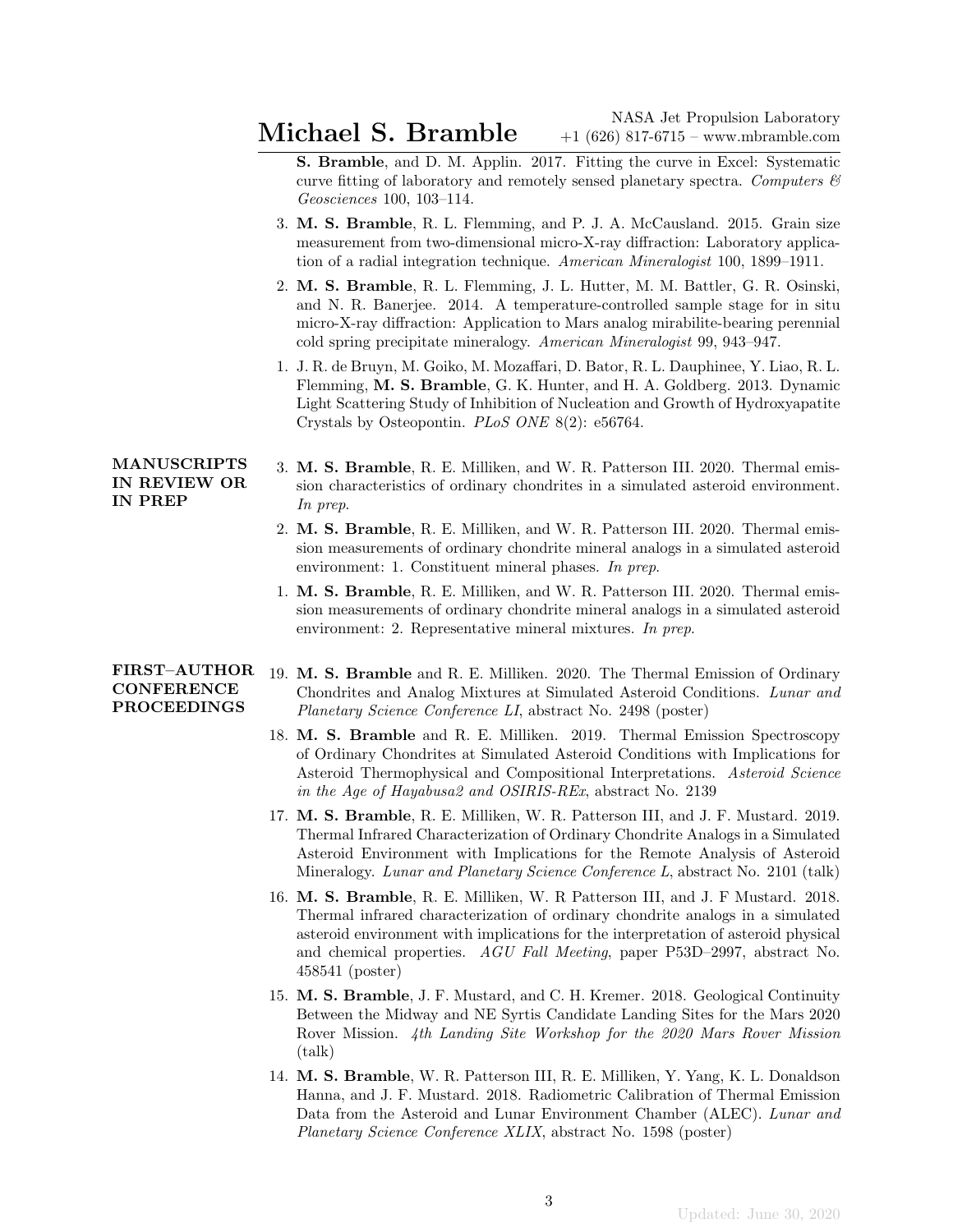Michael S. Bramble  $\overline{\text{Mash}}$  Jet Propulsion Laboratory +1 (626) 817-6715 – www.mbramble.com

- 13. M. S. Bramble, J. F. Mustard, C. I. Fassett, and T. A. Goudge. 2018. Stratigraphy of the Northeast Syrtis Major Mars 2020 Landing Site and the Ejecta of Jezero Crater, Mars. Lunar and Planetary Science Conference XLIX, abstract No. 1705 (poster)
- 12. M. S. Bramble, T. A. Goudge, R. E. Milliken, and J. F. Mustard. 2017. Testing the Deltaic. Origin of Fan Deposits at Bradbury Crater, Mars. Lunar and Planetary Science Conference XLVIII, abstract No. 2210 (poster)
- 11. M. S. Bramble, J. F. Mustard, and K. M. Cannon. 2017. Testing Carbonate Formation Mechanisms at Northeast Syrtis Major Using Manual and Automated Hyperspectral Analyses. Lunar and Planetary Science Conference XLVIII, abstract No. 2815 (talk)
- 10. M. S. Bramble, J. F. Mustard, B. L. Ehlmann, and M. R. Salvatore. 2017. Stratigraphy and Quantitative Mineralogy of Northeast Syrits Major: Constraints on Hypothesis of Formation and Evolution of the Region. 3rd Landing Site Workshop for the 2020 Mars Rover Mission (talk)
- 9. M. S. Bramble and J. F. Mustard. 2016. Spectral stratigraphy constraining carbonate formation mechanisms at Nili Fossae, Mars. GSA Annual Meeting, abstract No. 284602 (poster)
- 8. M. S. Bramble and J. F. Mustard. 2016. Constraining  $H_2$  production from the Noachian crust: Elemental composition, water capacity, and implications for habitability. *GSA Annual Meeting*, abstract No. 284609 (poster)
- 7. M. S. Bramble and J. F. Mustard. 2016. Stratigraphic Relationships in Northeast Syrtis Major, Mars: Approximately 250 Million Years of Geological History Spanning the Noachian–Hesperian Boundary. Lunar and Planetary Science Conference XLVII, abstract No. 2582 (talk).
- 6. M. S. Bramble and J. F. Mustard. 2016. Investigating the Antarctic meteorite analog of carbonate formation on Mars. Lunar and Planetary Science Conference XLVII, abstract No. 2553 (poster).
- 5. M. S. Bramble and J. F. Mustard. 2015. Stratigraphy of Olivine–Carbonate– Bearing Units Forming Mesas and Linear Features in Northeast Syrtis Major: Implications for Emplacement. Lunar and Planetary Science Conference XLVI, abstract No. 2090 (poster).
- 4. M. S. Bramble, P. J. A. McCausland, R. L. Flemming, and M. R. M. Izawa. 2014. Micro-X-ray diffraction and scanning electron microscopy investigation of enigmatic dun-coloured veins in the Tagish Lake carbonaceous chondrite. GAC-MAC Annual Meeting, abstract No. 263 (poster).
- 3. M. S. Bramble, R. L. Flemming, and P. J. A. McCausland. 2014. Grain Size, 'Spotty' XRD Rings, and CheMin: Two-Dimensional X-ray Diffraction as a Proxy for Grain Size Measurement in Planetary Materials. Lunar and Planetary Science Conference XLV, abstract No. 1658 (poster).

—Also presented at the 2014 NASA Year of the Solar System Undergraduate Planetary Science Research Conference, abstract No. 1008.

2. M. S. Bramble, R. L. Flemming, and J. L. Hutter. 2013. A Temperature-Controlled Sample Stage for Micro-X-Ray Diffraction of Mirabilite-Containing Samples from Wolf Spring, Axel Heiberg Island, Nunavut, Canada. Lunar and Planetary Science Conference XLIV, abstract No. 1729 (poster).

 $-$ Also presented at the 2013 NASA Year of the Solar System Undergraduate Planetary Science Research Conference, abstract No. 3.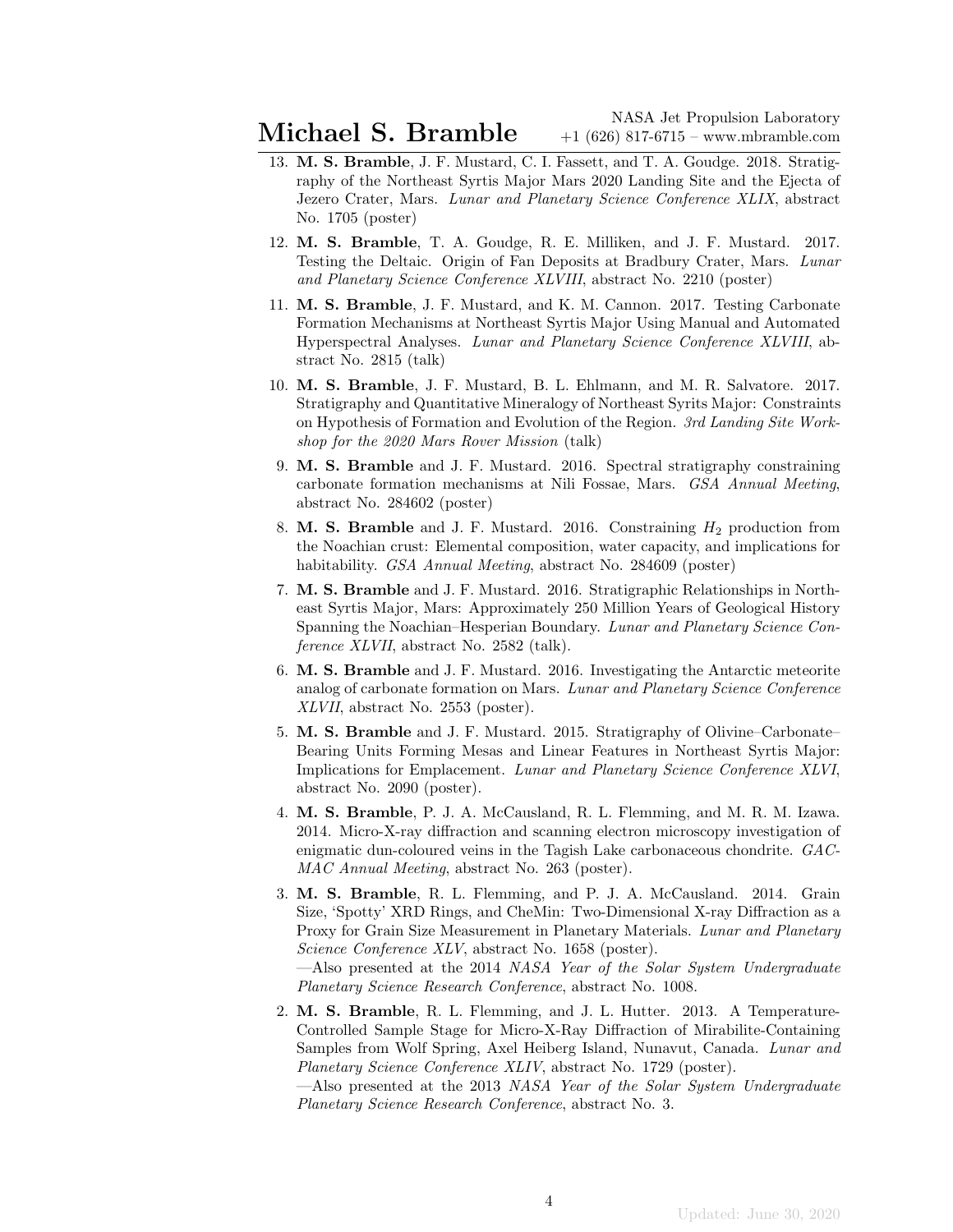1. M. S. Bramble, J. L. Hutter, and R. L. Flemming. 2012. A temperaturecontrolled cold stage for micro-X-ray diffraction of sodium sulphate bearing samples from the Canadian High Arctic. CAMBR Distinguished Lecturer and Research Day, abstract No. 76 (talk).

## ADDITIONAL **CONFERENCE** PROCEEDINGS

- 34. J. D. Tarnas, J. F. Mustard, B. Sherwood Lollar, O. Warr, K. M. Cannon, A. M. Palumbo, A.-C. Plesa, and M. S. Bramble. 2019. Abiotic CH4 flux from the Precambrian Shield on Earth and during the Noachian, Hesperian, and Amazonian periods on Mars. AGU Fall Meeting, paper EP54B–03, abstract No. 519226.
- 33. C. H. Kremer, M. S. Bramble, and J. F. Mustard. 2019. An Integrated Sedimentary Geological System at Nili Fossae, Mars. Ninth International Conference on Mars, abstract No. 6332
- 32. J. F. Mustard, M. S. Bramble, C. H. Kremer, J. D. Tarnas, A. C. Pascuzzo, and J. W. Head. 2019. A Record of the First Billion Years of Solar System History at the Mars 2020 Landing Site. Ninth International Conference on Mars, abstract No. 6404
- 31. J. D. Tarnas, J. F. Mustard, B. Sherwood Lollar, K. M. Cannon, A. M. Palumbo, A.-C. Plesa, and M. S. Bramble. 2019. Mars Could have been Warmed by Eccentricity Variations or a Subsurface Biosphere. Ninth International Conference on Mars, abstract No. 6345
- 30. M. R. Salvatore, T. A. Goudge, M. S. Bramble, Y. Liu, and C. S. Edwards. 2019. The Composition and Thermophysical Character of Jezero Crater and its Surrounding Watershed. Ninth International Conference on Mars, abstract No. 6264
- 29. J. D. Tarnas, J. F. Mustard, B. Sherwood Lollar, K. M. Cannon, A. M. Palumbo, A.-C. Plesa, and M. S. Bramble. 2019. Is Abiotic Methane Production Sufficient for Warming Noachian and Hesperian Mars? Astrobiology Science Conference 2019, abstract No. 3381
- 28. M. R. Salvatore, T. A. Goudge, Y. Liu, and M. S. Bramble. 2019. The Composition of NASA's Mars 2020 Rover Landing Site at Jezero Crater: A Summary of Remote Spectral Analyses. Lunar and Planetary Science Conference L, abstract No. 1454
- 27. C. H. Kremer, M. S. Bramble, and J. F. Mustard. 2019. Lithologically Diverse Yardangs in the Circum-Isidis Region: Implications for Yardang Evolution Controls and In Situ Study at the Mars 2020 Landing Site. Lunar and Planetary Science Conference L, abstract No. 1639
- 26. C. H. Kremer, M. S. Bramble, and J. F. Mustard. 2019. A Hemispherically Integrated Sedimentary Geological System at Nili Fossae, Mars. Lunar and Planetary Science Conference L, abstract No. 1656
- 25. J. D. Tarnas, J. F. Mustard, H. Lin, T. A. Goudge, E. S. Amador, M. S. Bramble, and X. Zhang. 2019. Hydrated Silica in the Jezero Deltas. Lunar and Planetary Science Conference L, abstract No. 2551
- 24. J. D. Tarnas, J. F. Mustard, B. Sherwood Lollar, K. M. Cannon, A. M. Palumbo, A.-C. Plesa, and M. S. Bramble. 2019. An Insufficient Methane Budget for Warming Noachian and Hesperian Mars. Lunar and Planetary Science Conference L, abstract No. 2029
- 23. L. Tokle, A. Palumbo, A. Deutsch, B. Anzures, B. Boatwright, M. Bramble, G. Casey, Y. Chen, C. Denton, L. Lark, E. Nathan, A. Pimentel, J. Tarnas, J. Wilner, J. Head, K. Ramsley, U. Shah, A. Kothandhapani, H. Prasad Gokul, J. Mehta, and V. Vatsal. 2019. Scientific Exploration of Mare Imbrium with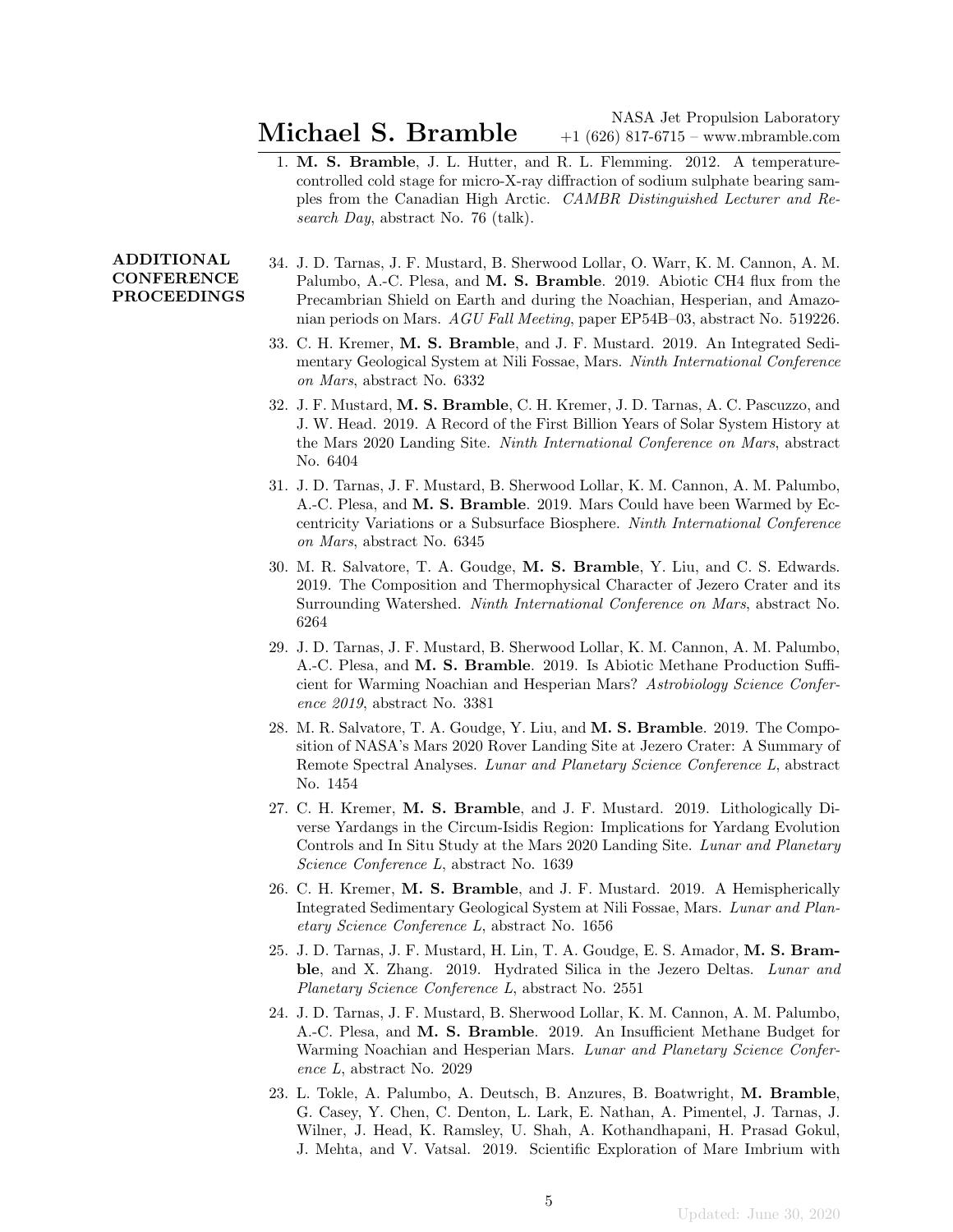OrbitBeyond, Inc.: Characterizing the Regional Volcanic History of the Moon. Lunar and Planetary Science Conference L, abstract No. 2484

- 22. J. D. Tarnas, J. F. Mustard, B. Sherwood Lollar, M. S. Bramble, K. M. Cannon, A. M. Palumbo, and A.-C. Plesa. 2018.  $H_2$  and  $CH_4$  Production, Storage, and Release Over 4.5 Gyr of Martian History: Implications for Atmospheric Warming, Habitability, and ISRU. AGU Fall Meeting, paper P24D–03, abstract No. 437871
- 21. C. H. Kremer, M. S. Bramble, and J. F. Mustard. 2018. A hemispherically integrated sedimentary geological system at Nili Fossae, Mars. GSA Annual Meeting, paper 15–11, abstract No. 323706
- 20. C. H. Kremer, J. F. Mustard, and M. S. Bramble. 2018. A widespread ultramafic sandstone on Mars. GSA Annual Meeting, paper 15–3, abstract No. 320588
- 19. J. F. Mustard, M. S. Bramble, C. H. Kremer, and A. C. Pascuzzo. 2018. Outstanding Mars and Planetary Science Questions from Returned Samples Collected from NE Syrtis, Midway and/or Jezero Delta. 4th Landing Site Workshop for the 2020 Mars Rover Mission
- 18. C. H. Kremer, J. F. Mustard, and M. S. Bramble. 2018. Possible Clastic Origin for Olivine-Rich Rocks in the Nili Fossae Region: Implications for NE Syrtis, Midway, and Jezero Landing Site Science. 4th Landing Site Workshop for the 2020 Mars Rover Mission
- 17. J. D. Tarnas, J. F. Mustard, H. Lin, E. S. Amador, T. A. Goudge, M. S. Bramble, and X. Zhang. 2018. Application of Dynamic Aperture Factor Analysis/Target Transformation for Mineral Detection: Presence of Opaline Silica in Jezero Crater and the Surrounding NE Syrtis Region. 4th Landing Site Workshop for the 2020 Mars Rover Mission
- 16. C. H. Kremer, J. F. Mustard, and M. S. Bramble. 2018. A Pyroclastic Protolith for the most Widespread Serpentine- and Carbonate-Bearing Ultramafic Rock on the Martian Surface. Goldschmidt 2018
- 15. J. D. Tarnas, J. F. Mustard, B. Sherwood Lollar, M. S. Bramble, K. M. Cannon, A.-C. Plesa, and A. M. Palumbo. 2018. Production of  $H_2$  on Mars Through Radiolysis and Implications for Habitability. Goldschmidt 2018
- 14. C. H. Kremer, J. F. Mustard, and M. S. Bramble. 2018. Origin and Emplacement of the Circum-Isidis Olivine-Rich Unit. Lunar and Planetary Science Conference XLIX, abstract No. 1545
- 13. J. D. Tarnas, J. F. Mustard, B. Sherwood Lollar, M. S. Bramble, K. M. Cannon, A. M. Palumbo, and A.-C. Plesa. 2018. Radiolytic  $H_2$  Production, Transport, and Dissolution on Noachian Mars. Lunar and Planetary Science Conference XLIX, abstract No. 2073
- 12. Y. Yang, R. E. Milliken, W. R. Patterson III, M. S. Bramble, K. L. Donaldson Hanna, and H. Zhang. 2018. Data Reduction of FTIR Thermal Emission Measurements Under Cold Vacuum Conditions: Processing of Interferograms vs. Spectra. Lunar and Planetary Science Conference XLIX, abstract No. 1803
- 11. M. R. Salvatore, T. A. Goudge, M. S. Bramble, C. S. Edwards, J. L. Bandfield, E. S. Amador, J. F. Mustard, and P. R. Christensen. 2017. Bulk Mineralogy of the Northeast Syrtis and Jezero Crater Regions of Mars Derived Through Thermal Infrared Spectral Analyses. 2017. The Fourth International Conference on Early Mars, abstract No. 3058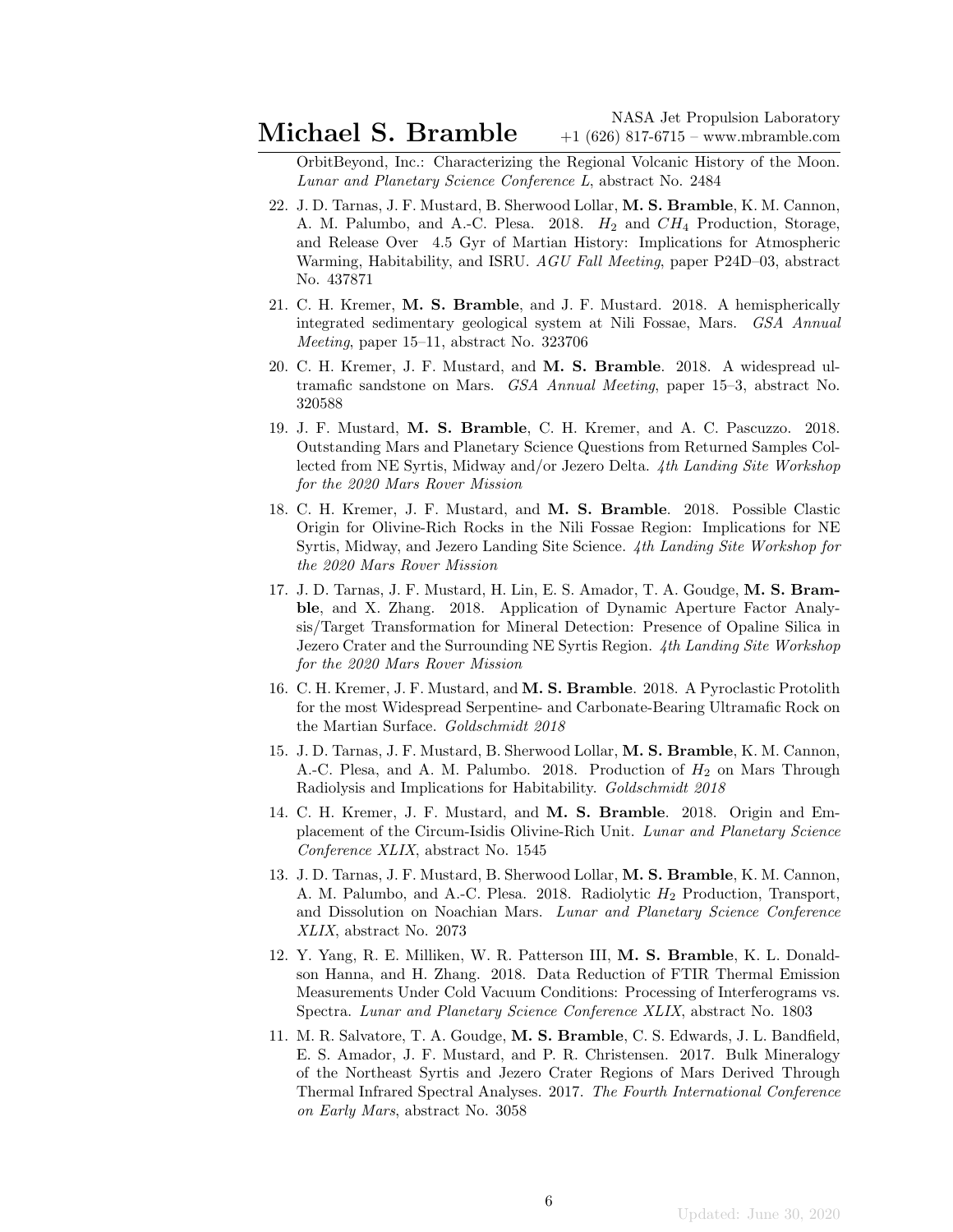- 10. J. D. Tarnas, J. F. Mustard, B. Sherwood Lollar, M. S. Bramble, K. M. Cannon, and A. M. Palumbo. 2017. Radiolytic  $H_2$  Production on Noachian Mars: Implications for Subsurface Habitability. The Fourth International Conference on Early Mars, abstract No. 3039
	- 9. J. D. Tarnas, J. F. Mustard, B. Sherwood Lollar, and M. S. Bramble. 2017. Radiolytic Hydrogen Production on Noachian Mars. Astrobiology Science Conference 2017, abstract No. 3381
	- 8. P. D. Cavanagh, M. S. Bramble, and L. M. Pratt. 2017. Efflorescence of Gypsum and Jarosite During Exposure of Sulfidic Lacustrine Sediment, Western Greenland. Lunar and Planetary Science Conference XLVIII, abstract No. 2677
	- 7. J. D. Tarnas, J. F. Mustard, B. Sherwood Lollar, and M. S. Bramble. 2017. Radiolytic Hydrogen Production on Noachian Mars. Lunar and Planetary Science Conference XLVIII, abstract No. 2030
- 6. M. R. Salvatore, T. A. Goudge, M. S. Bramble, C. S. Edwards, J. L. Bandfield, E. S. Amador, J. F. Mustard, and P. R. Christensen. 2017. Bulk Mineralogy of the Northwest Isidis Region of Mars Derived Through Thermal Infrared Spectral Analyses. Lunar and Planetary Science Conference XLVIII, abstract No. 1154
- 5. J. F. Mustard, B. L. Ehlmann, M. S. Bramble, K. M. Cannon, J. W. Head, J. R. Skok, T. A. Goudge, and E. S. Amandor. 2017. Northeast Syrits Major: The Key to Unlocking the First 0.5 Billion Years of Mars' History. 3rd landing site workshop for the 2020 Mars Rover Mission
- 4. P. J. A. McCausland, M. S. Bramble, P. G. Brown, J. U. Umoh, and D. W. Holdsworth. 2016. Many meteorites in one: Spatial scale and range of variation in bulk physical and lithological properties of the Tagish Lake C2 chondrite. GAC-MAC Annual Meeting, abstract No. 166
- 3. K. R. Ramsley, M. S. Bramble, J. P. Cassanelli, A. N. Deutsch, A. M. Horan, E. R. Jawin, L. M. Jozwiak, H. H. Kaplan, C. F. Lynch, A. C. Pascuzzo, R. W. K. Potter, L. Qiao, D. K. Weiss, J. W. Head. 2016. Science Exploration Architecture for Phobos and Deimos: Are the Moons of Mars in the Critical Pathway of Human Exploration of Mars? Lunar and Planetary Science Conference XLVII, abstract No. 2345
- 2. J. F. Mustard, T. A. Goudge, M. S. Bramble, B. L. Ehlmann, J. W. Head, J. L. Dickson, C. I. Fassett, and K. M. Cannon. 2015. Jezero Crater Watershed, Isidis Basin, Sulfate Deposits and Syrtis Major: A Compelling Exploration Zone for Human Exploration. First Landing Site / Exploration Zone Workshop for Human Missions to the Surface of Mars, abstract No. 1034
- 1. J. F. Mustard, B. L. Ehlmann, S. M. Wiseman, M. S. Bramble, K. M. Cannon, T. A. Goudge, C. E. Viviano-Beck, J. R. Skok, E. S. Amador, D. J. Des Marais, J. W. Head, M. R. Salvatore, R. E. Milliken, and D. P. Quinn. 2015. Multiple Habitable Environments across the Noachian-Hesperian Environmental Transition: Phyllosilicates, Carbonate, Sulfates, and Multiple Igneous Units in Stratigraphy at the Isidis-Syrtis Major Contact. 2nd Landing Site Workshop for the 2020 Mars Rover Mission

|                   | the 2020 Mars Rover Mission                                                       |                              |
|-------------------|-----------------------------------------------------------------------------------|------------------------------|
| <b>RESEARCH</b>   | Graduate Research Assistant                                                       | August $2014 - January 2020$ |
| <b>EXPERIENCE</b> | Planetary Geosciences Group, Brown University, Providence, RI                     |                              |
|                   | • Using laboratory experiments to constrain how infrared emissivity spectra alter |                              |
|                   | due to near-surface thermal gradients produced on airless bodies.                 |                              |
|                   | • Analysis of remotely sensed spectral and optical data from Mars, including geo- |                              |
|                   | morphological mapping of Northeast Syrtis Major, Mars.                            |                              |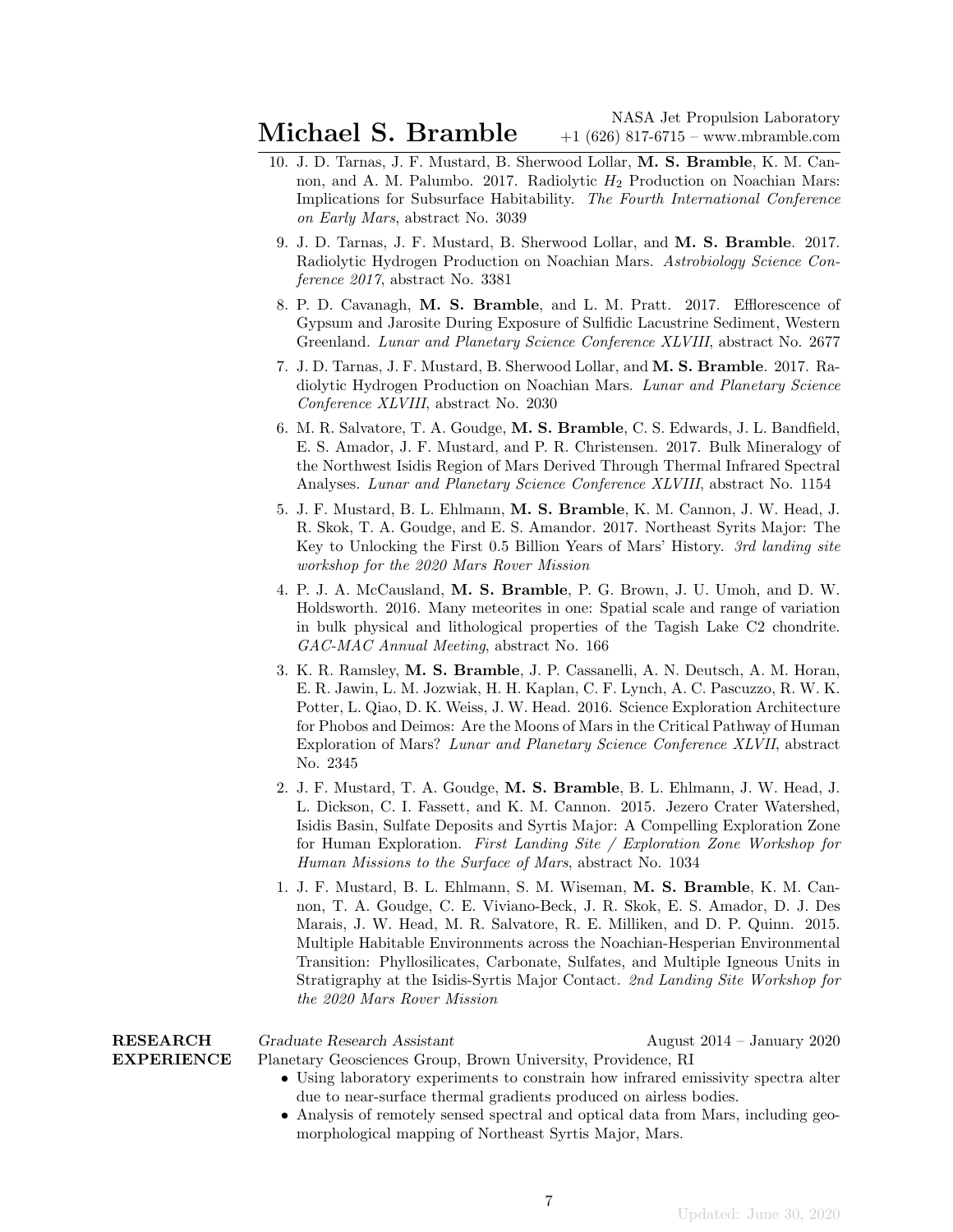Michael S. Bramble  $\frac{\text{NASA Jet Propulsion Laboratory}}{+1(626) 817-6715 - \text{www.mbramble.com}}$ +1 (626) 817-6715 – www.mbramble.com

Undergraduate Research Assistant May 2014 – August 2014

Advisor: Dr. P. J. A. McCausland

NSERC Undergraduate Student Research Award. Advisor: Dr. L. L. Tornabene

• Spectral analysis of Martian surface features using CRISM data.

Curatorial Assistant September 2013 – April 2014

• Assisted in the curation of the Western University meteorite collection. Analyzed vein-coating material in the Tagish Lake meteorite using SEM and XRD.

Undergraduate Research Assistant May 2013 – August 2013 NSERC Undergraduate Student Research Award. Advisor: Dr. P. J. A. McCausland

• Completed ∼750 sample subdivisions of Tagish Lake meteorite material. Led lithological investigation of these sample divisions using magnetic susceptibility, He pycnometry, and X-ray micro-CT scanning.

Research Assistant – X-Ray Diffraction Laboratory September 2012 – April 2013 Advisor: Dr. R. L. Flemming

• Operated two X-ray diffractometers in aid of 37 client data sets and research projects. Interpreted data and wrote reports summarizing findings.

Advanced Materials and Biomaterials Interdisciplinary Undergraduate Research Award Supervisors: Dr. R. L. Flemming, Dr. J. L. Hutter May 2012 – August 2012

• Designed and built a temperature-controlled sample stage for a Bruker D8 Discover micro-X-ray Diffractometer. Used the stage to characterize high Arctic, temperature-sensitive samples.

Research Assistant – Musicology September 2006 – May 2010 Dr. T. Gordon at Memorial University of Newfoundland, St. John's, NL

• Research area: Moravian music in 18th to 19th cent. Labrador, Canada.

Research Assistant – Musicology April 2008 – April 2010 Dr. C. J. Gosine at Memorial University of Newfoundland, St. John's, NL

• Research area: Cantatas of Charpentier.

| <b>SHORT</b><br><b>COURSES AND</b><br>$NON-$<br><b>PRESENTING</b> | Biosi anature 2016<br>Biosignature Preservation and Detection in Mars Analog Environments<br>• Attending professional and field trip to Steamboat Springs hydrothermal system                                                                                | 16–18 May 2016          |
|-------------------------------------------------------------------|--------------------------------------------------------------------------------------------------------------------------------------------------------------------------------------------------------------------------------------------------------------|-------------------------|
| <b>CONFERENCES</b>                                                | Planetary Science Short Course<br>Centre for Planetary Science and Exploration, Western University, London, ON<br>• Lectures and laboratories in cosmogony, planetary interiors, planetary surfaces,<br>planetary atmospheres, astrobiology, and exoplanets. | $2-8$ September 2013    |
|                                                                   | • Mission planning group project designing a Mars sample return mission including<br>objectives and landing site selection as well as spacecraft design.                                                                                                     |                         |
|                                                                   | 76th Annual Meeting of the Meteoritical Society<br>• Attending professional.                                                                                                                                                                                 | 29 July – 2 August 2013 |
|                                                                   | Bruker AXS 2-Dimensional X-Ray Diffraction Short Course<br>Bruker AXS, McMaster University, Hamilton, ON                                                                                                                                                     | 12 June 2013            |
|                                                                   | • Techniques and applications of 2-dimensional detectors in the study of various                                                                                                                                                                             |                         |

• Techniques and applications of 2-dimensional detectors in the study of various materials by X-ray diffraction.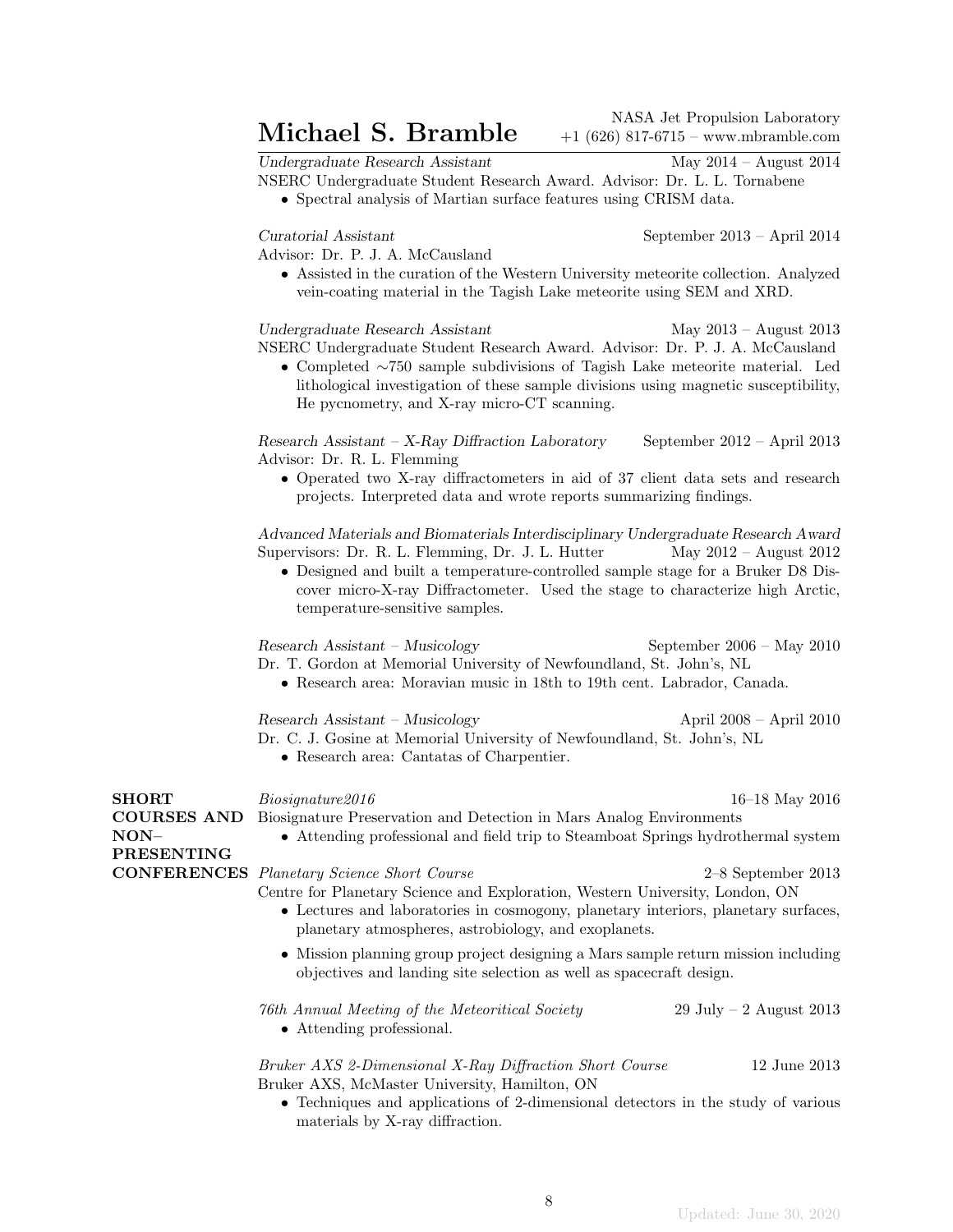$\textbf{Michael S. Bramble}$  + 1 (626) 817-6715 - www.mbramble.com +1 (626) 817-6715 – www.mbramble.com

CSA-ASTRO Astromaterials Short Course 13–15 May 2013 Canadian Space Agency, London, ON

- - Talks and hands-on experience with astromaterials, missions, and laboratory methods including stable isotopes, radiogenic isotopes, micro-XRD, ZAPlab SEM, X-ray micro-computed tomography, and meteor physics.

Reflectance Spectroscopy Short Course 15 June 2012

Dr. E. Cloutis at Western University, London, ON

• Topics include: Principles of reflectance spectroscopy, instrumentation (lab, spacecraft), calibration and absolute reflectance, causes of absorption bands, and applications.

CSA-ASTRO Astromaterials Short Course 22–23 May 2012 Canadian Space Agency, Toronto, ON

• Introduction with hands-on experience of meteorites and planetary materials, and discussions of analytical and classification techniques.

# LABORATORY EXPERIENCE

- Extensive experience in scientific laboratory equipment operation and maintenance, and data collection and analysis, including: thermal emission spectroscopy, reflectance spectroscopy, micro- and powder-XRD, Rietveld refinement, petrography, SEM–EDX, He pycnometry, magnetic susceptibility, and X-ray micro-CT scanning.
- Extensive experience in operating environmental chambers at non-ambient temperatures and pressures, handling of compress gasses and refrigerated liquids, and working in a pressurized cleanroom environment.
- Proficient at sample preparation, including: powdered samples, thin sections, meteorites, whole rock samples, SEM pins, and coated samples; and handling temperature-sensitive, time-sensitive, precious, and radioactive materials.
- Laboratory instruments with formal training and experience:
	- Analytical Spectral Devices FieldSpec 3 Field Spectroradiometer
	- Nicolet Nexus 870 FT–IR Spectrometer
	- Bruker D8 Discover micro-X-ray Diffractometer
	- Bruker D2 PHASER X-ray Diffractometer
	- Rigaku Geigerflex D/MAX X-ray Diffractometer
	- Hitachi 3400-N Variable Pressure Scanning Electron Microscope
	- Quantachrome Instruments Multipycnometer
	- Sapphire Instruments SI2B Magnetic Susceptibility and Anisotropy Meter

### FIELD EXPERIENCE

- Triangle Lake, near Kangerlussuaq, Greenland (5 days, October 2016) —Study of acidic lake precipitates with Indiana University colleagues
- NASA Planetary Volcanology Field Workshop (7 days, July 2016) —Study of volcanic features at Hawaiian volcanoes analogous to those on Mars
- Brown University Sedimentary Rock Cycle of Earth and Mars Field Trip (5 days, June 2016) —Permian Platform and Basin Outcrops of the Guadalupe Mountains Geoscience Graduate Trip (7 days, August 2014) —Overviewing survey of the geology of Colorado
- The University of Western Ontario Bancroft Igneous Petrology Field Trip (3 days, October 2012) —Field relationships of igneous and metamorphic rocks Geo-Traverse of Georgian Bay (4 days, Fall 2011)

—Overviewing survey of the geology of the Georgian Bay area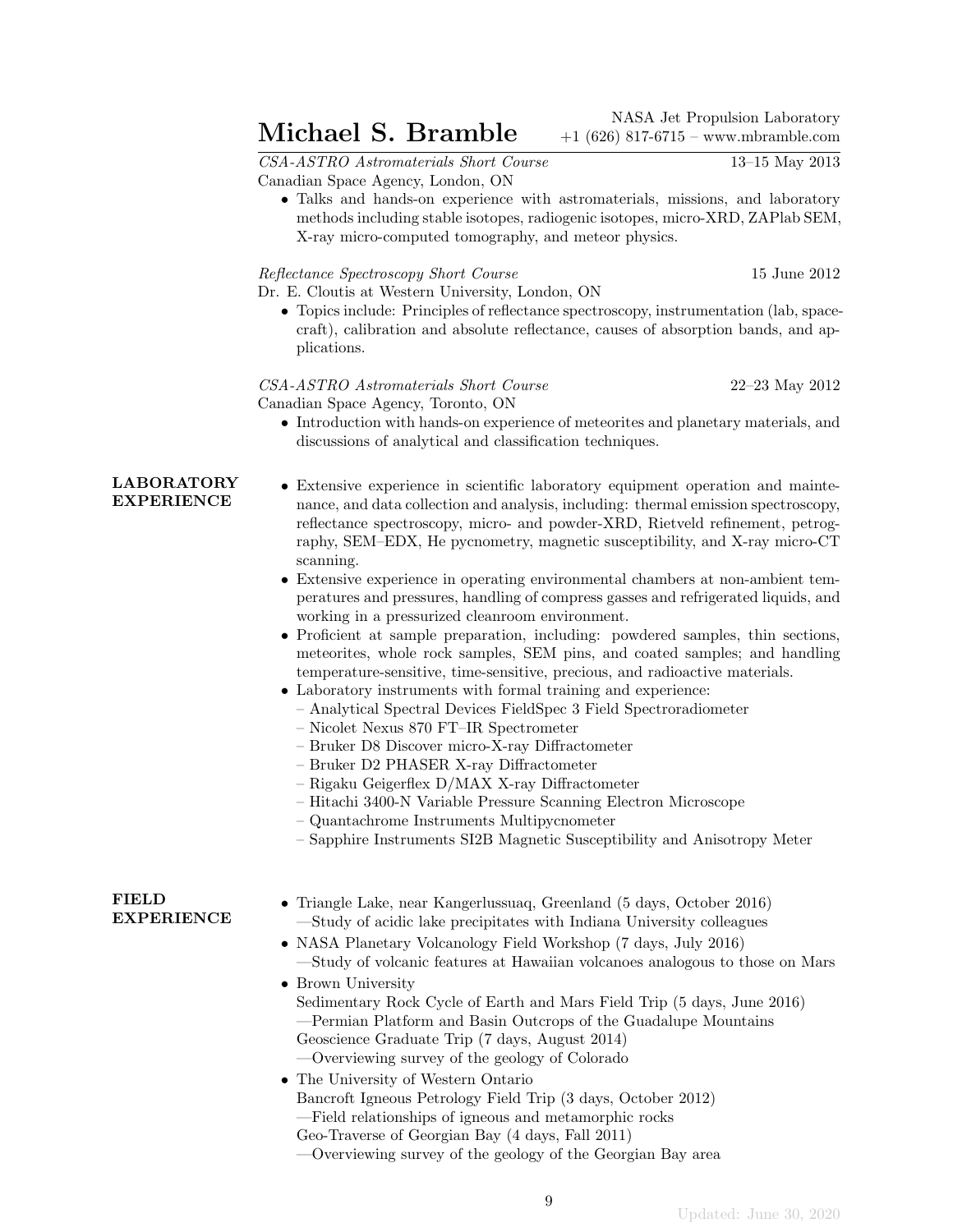Michael S. Bramble  $\begin{array}{r} \text{NASA Jet Propulsion Laboratory} \ \text{Michael S. Bramble} \end{array}$  +1 (626) 817-6715 – www.mbramble.com +1 (626) 817-6715 – www.mbramble.com

| <b>COMPUTER</b>   |
|-------------------|
| <b>EXPERIENCE</b> |

• Proficient with Windows, Macintosh, and Linux-based operating systems (Ubuntu, Lubuntu, Xubuntu, Chrome OS) and their native productivity software suites.

- Proficient and highly experienced with ArcGIS, QGIS, ENVI, ISIS3, JMARS, MATLAB, GNU Octave, ImageJ, GIMP, InDesign, Photoshop, and Illustrator. Languages: UNIX, MATLAB, IDL, python, L<sup>AT</sup>FX.
- Highly experienced with NASA Planetary Data System data retrieval and image processing for major martian and terrestrial data sets.

| <b>SELECT</b>       | <b>ACADEMIC</b>                                                                     |
|---------------------|-------------------------------------------------------------------------------------|
| <b>AWARDS AND</b>   | Dissertation Fellowship, Brown University, 2018, Providence, RI                     |
| <b>DISTINCTIONS</b> | Postgraduate Scholarship-Doctoral, NSERC, 2016, Canada                              |
|                     | First Year Graduate Fellowship, Brown University, 2014, Providence, RI              |
|                     | Donald R. Hay Prize, Western University, 2014, London, ON                           |
|                     | Western University Gold Medal - Honors Specialization in Planetary Science, 2014    |
|                     | Undergraduate Student Research Award, NSERC, 2014, London, ON                       |
|                     | Undergraduate Student Research Award, NSERC, 2013, London, ON                       |
|                     | Solomon Family Award in Planetary Science, 2012, London, ON                         |
|                     | Marion and Arthur Knight Bursary, 2012, London, ON                                  |
|                     | Advanced Materials and Biomaterials Interdisciplinary Undergraduate Research Award, |
|                     | Centre for Advanced Materials and Biomaterials Research, 2012, London, ON           |
|                     | Master of Arts, Musicology, 2 year Fellowship Award, University of Toronto, 2011,   |
|                     | Toronto, ON (Declined)                                                              |
|                     | Various scholarships and bursaries, Memorial University of Newfoundland, 2006–2010  |
|                     | Valedictorian Fredericton High School                                               |
|                     | Lord Strathcona Trust Fund Medal, 2005, Fredericton, NB                             |
|                     | MUSIC COMPOSITION                                                                   |
|                     | Composition Commission by the Gower Community Band, 2011, St. John's, NL            |
|                     | -Heart of a Community [Concert Band with Organ]                                     |
|                     | Terra Nova Composition Contest, 2009, St. John's, NL                                |
|                     | $-2nd$ Place, <i>Chorale Prelude: Ich ruf zu dir</i> [Concert Band]                 |
|                     | Memorial University Chamber Orchestra, 2007, St. John's, NL                         |
|                     | -Winner, Composition Competition, Sadness for those to come [Chamber Orchestra]     |
| <b>TALKS AND</b>    | Sippican Philosophical Society, 6 MAY 2019                                          |
| PRESENTA-           | Lunar and Planetary Science Conference L, 21 MAR 2019                               |
| <b>TIONS</b>        | 4th Landing Site Workshop for the 2020 Mars Rover Mission, 17 OCT 2018              |
|                     | Planetary Science Seminar, Caltech, 16 OCT 2018                                     |
|                     | Planetary Lunchtime Seminar, Brown University, 26 APR 2018                          |
|                     | New Bedford Science Cafe, 3 APR 2018                                                |
|                     | Lunar and Planetary Science Conference XLVIII, 22 MAR 2017                          |
|                     | 3rd Landing Site Workshop for the 2020 Mars Rover Mission, 9 FEB 2017               |
|                     | Planetary Lunchtime Seminar, Brown University, 26 JAN 2017                          |
|                     | Lunar and Planetary Science Conference XLVII, 21 MAR 2017                           |
|                     | CRISM Team Meeting, Applied Physics Lab, 6 NOV 2015                                 |
|                     | Planetary Lunchtime Seminar, Brown University, 1 OCT 2015                           |
|                     | CAMBR Distinguished Lecturer and Research Day, Western University, 13 NOV 2012      |